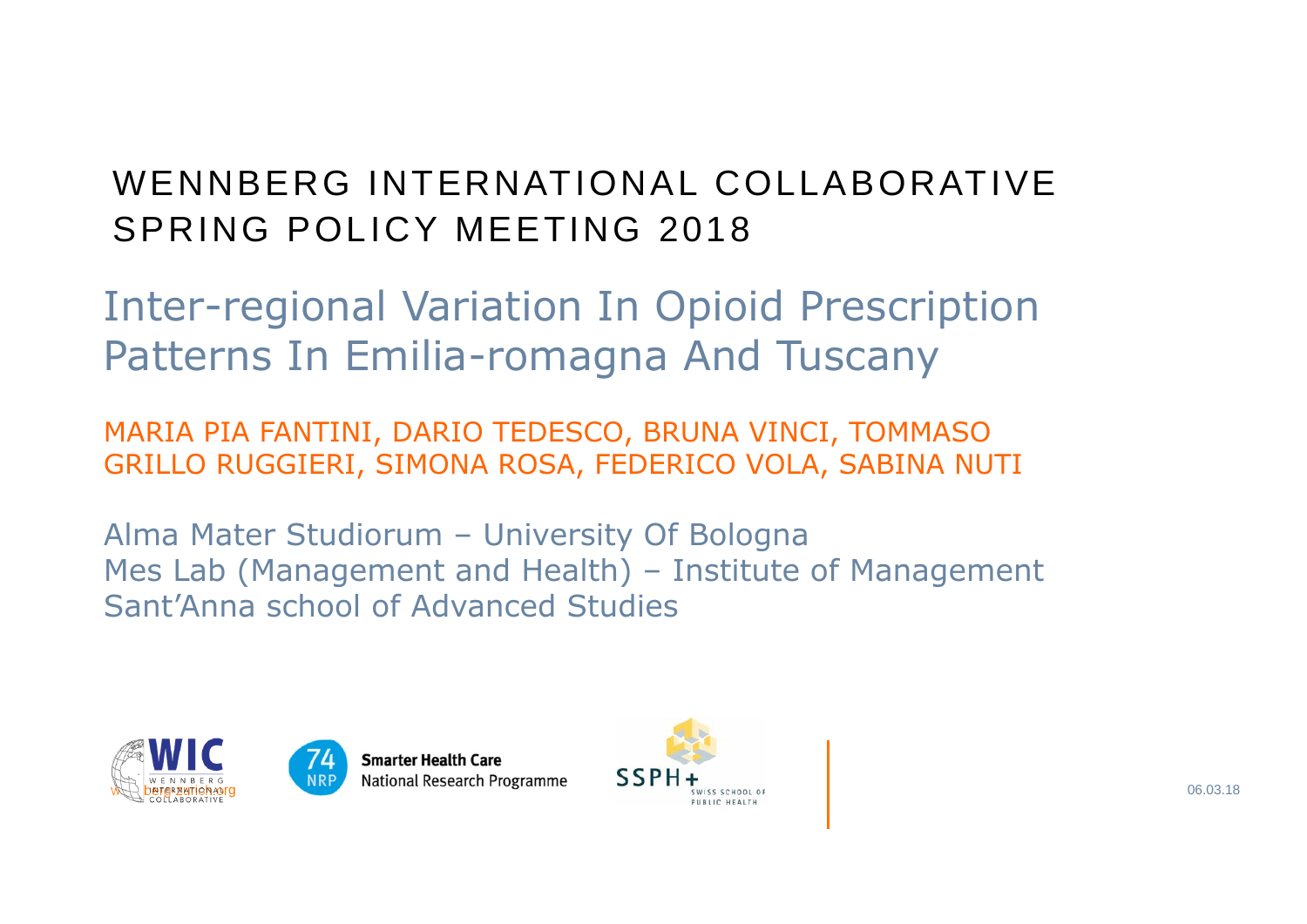# THE OPIOID EPIDEMIC IN THE US



**FDITORIAL** 

## Addressing the Opioid Epidemic

Lewis S. Nelson, MD; David N. Juurlink, MD, PhD; Jeanmarie Perrone, MD



### Ending the Opioid Epidemic - A Call to Action

Vivek H. Murthy, M.D., M.B.A.

Look at America's Opioid Crisis The opioid epidemic killed more than 33,000 people in

**花 Home** 

2015. What follows are stories of a national affliction that has swept the country, from cities on the West Coast to bedroom communities in the Northeast.

Inside a Killer Drug Epidemic: A

The New Hork Times

U.S.

 $\rightarrow$  Share

wennberg-zurich.org JAN. 6, 2017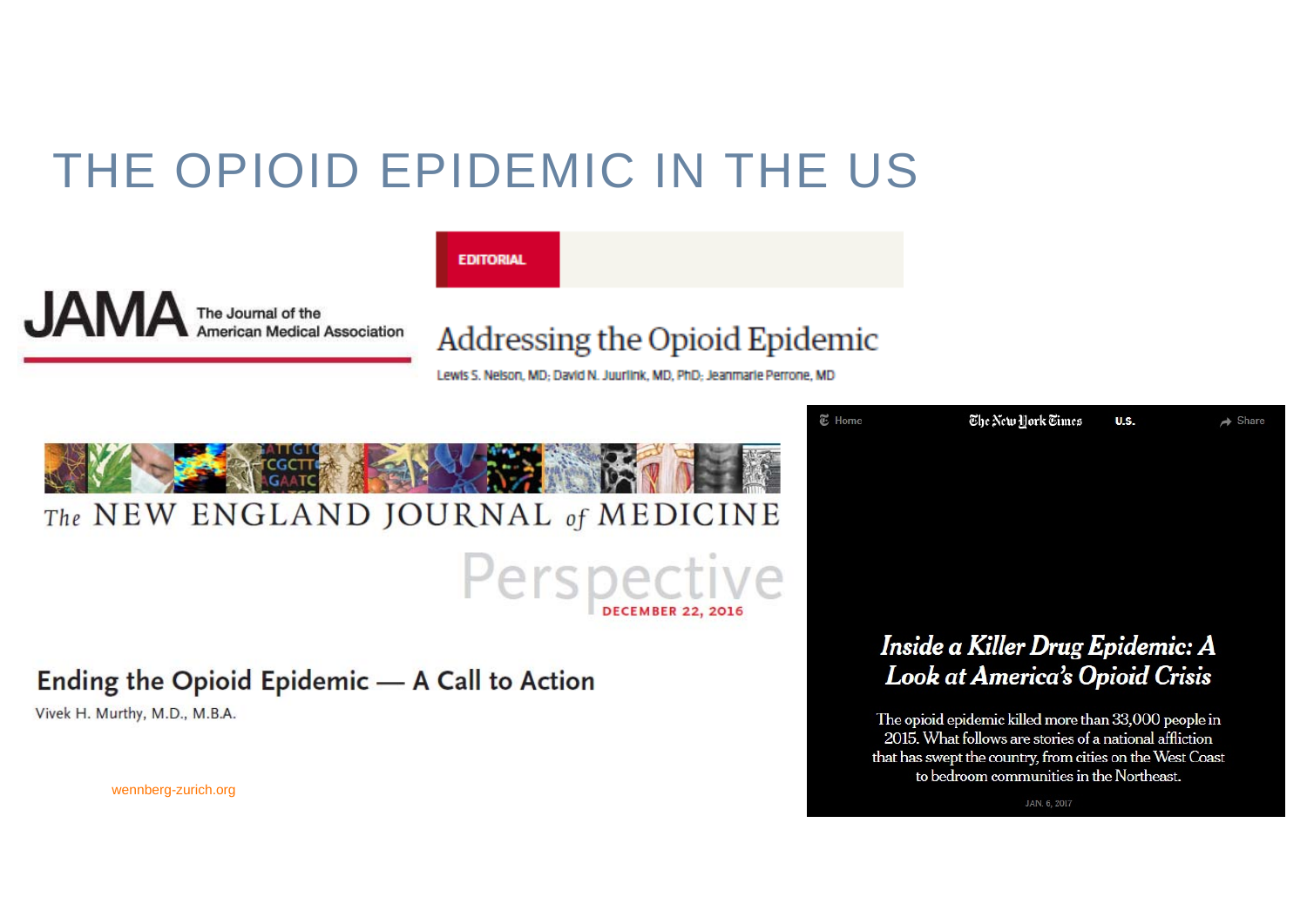## PRESCRIPTION OPIOID USE AND MISUSE IN THE US AND EUROPE

In the past two decades the **medical use of prescription** opioids has shown an increase up to 14-fold in the US and Canada.

The US is experiencing a **dramatic opioid epidemic** with more opioid deaths than those due to automobile accidents.

In the past two decades, **opioid-related death rates** have nearly tripled, **opioid-related hospital visits** have dramatically increased, and misuse of prescription opioids has reached alarming levels.

In the same period, **Europe** has shown **increasing rates** as well, but much **slower rates** than in the US, with still rare prescription opioid-related fatal incidents.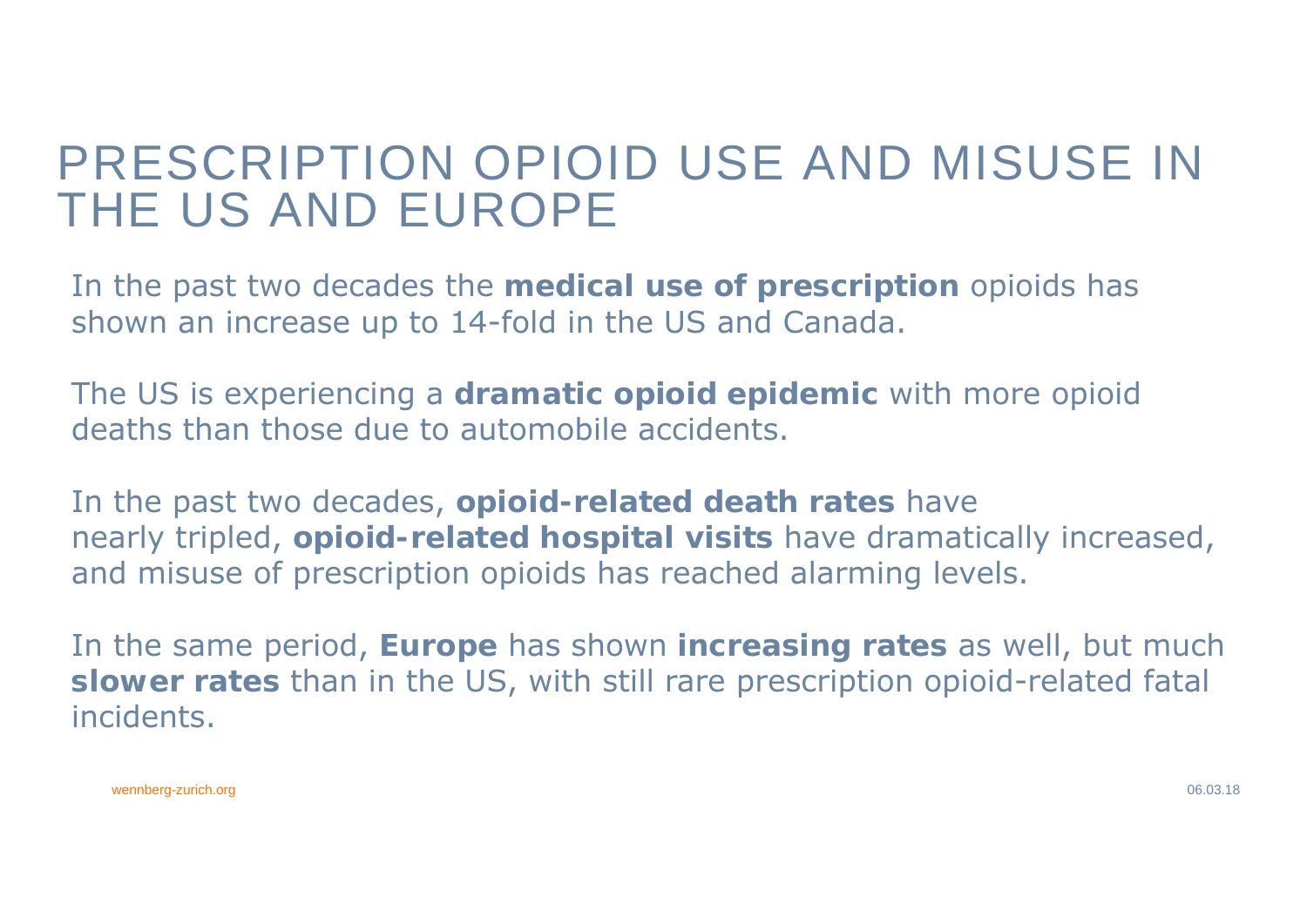## THE OPIOID EPIDEMIC IN THE US

#### **BEHAVIORAL HEALTH CARE**

By Dario Tedesco, Steven M. Asch, Catherine Curtin, Jennifer Hah, Kathryn M. McDonald, Maria P. Fantini, and Tina Hernandez-Boussard

## **DATAWATCH Opioid Abuse And Poisoning: Trends In Inpatient And Emergency Department Discharges**

**Declining rates in Inpatient and Emergency Department discharges from 2010**

**Striking increase in Emergency Department heroin discharges!**

# **Health Affairs**

*Health Aff (Millwood). 2017 Oct 1;36(10):1748-1753.*

Population-based inpatient (1997-2014) and emergency department (ED) (2006-14) discharges for prescription opioid and heroin poisoning in the United States, by diagnostic group

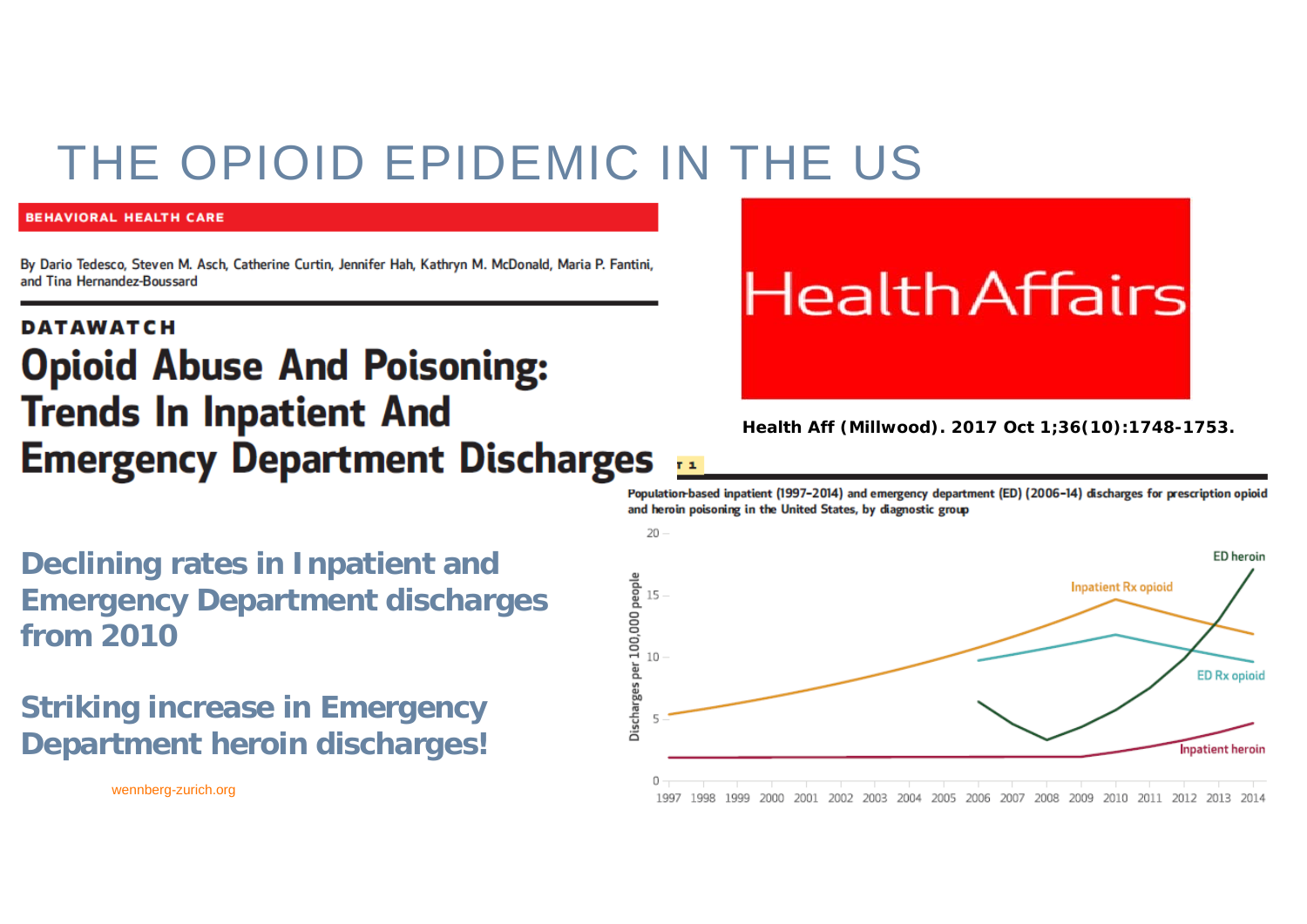## THE DEBATE IN EUROPE

#### **Send Orders for Reprints to reprints@benthamscience.ae**

Controversial role for opioid analgesics in persistent pain The rise in opioid prescribing in both the USA and the UK is almost wholly attributable to an increase in their use for persistent non-cancer

pain

#### The Misuse of Prescription Opioids: A Threat for Europe?

**Current Drug Abuse Reviews, 2015, 8, 3-14** 

Jan van Amsterdam<sup>\*</sup> and Wim van den Brink

Department of Psychiatry, Academic Medical Center, Amsterdam, Netherlands



 $\overline{\mathbf{3}}$ 

The Bone & Joint Journal, VOL. 99-B, NO. 7 | Instructional review



An epidemic of the use, misuse and overdose of opioids and deaths due to overdose, in the United States and Canada

is Europe next?

Helmerhorst G. T. T., Teunis T., Janssen S. J., Ring D. M

wennberg-zurich.org Published Online: 1 |ul 2017 | https://doi.org/10.1302/0301-620X.99B7.Bll-2016-1350.R1 06.03.18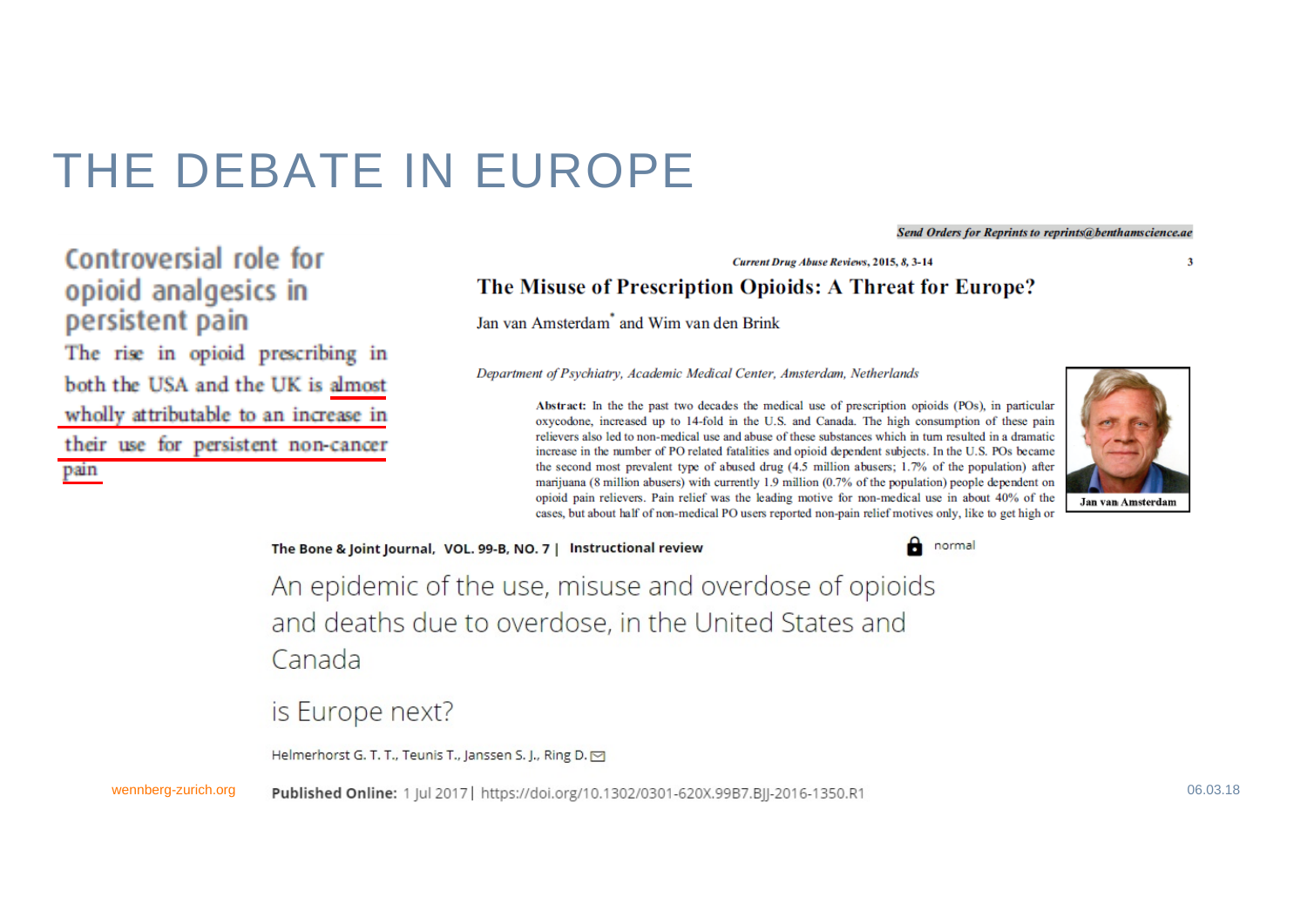# THE DEBATE IN EUROPE

Levels of consumption of narcotics in DDD per million inhabitants per day 2013-2015

| <b>Country</b>        | <b>Total Opioids</b> | Oxycodone      | <b>Codeine</b> | <b>Buprenorphine</b> | Fentanyl |
|-----------------------|----------------------|----------------|----------------|----------------------|----------|
| <b>United States</b>  | 47.580               | 7.281          |                | 3.843                | 7.196    |
| <b>Canada</b>         | 34.444               | 3.719          | 902            | 445                  | 10.283   |
| <b>Western Europe</b> | 13.378               | 944            | 26             | 3.946                | 7.736    |
|                       |                      |                |                |                      |          |
| <b>Germany</b>        | 30.796               | 1.234          | $\mathbf{1}$   | 2.031                | 22.045   |
| <b>Denmark</b>        | 22.670               | 1.818          | $\mathbf{1}$   | 4.434                | 7.746    |
| <b>Belgium</b>        | 20.484               | 747            | 126            | 22.770               | 14.177   |
| <b>Switzerland</b>    | 19.715               | 1.317          | 20             | 4.742                | 8.598    |
| <b>United Kingdom</b> | 12.058               | 1.567          | $\blacksquare$ | 22.165               | 4.792    |
| <b>Norway</b>         | 11.824               | 1.997          | $\mathbf{1}$   | 2.009                | 6.586    |
| <b>France</b>         | 8.520                | 779            | 5              | 2.646                | 5.284    |
| <b>Italy</b>          | 7.541                | 654            | 29             | 424                  | 4.132    |
| $D$ outureal          | <b>7 420</b>         | 1 <sub>n</sub> |                | 1.30A                | $2.102$  |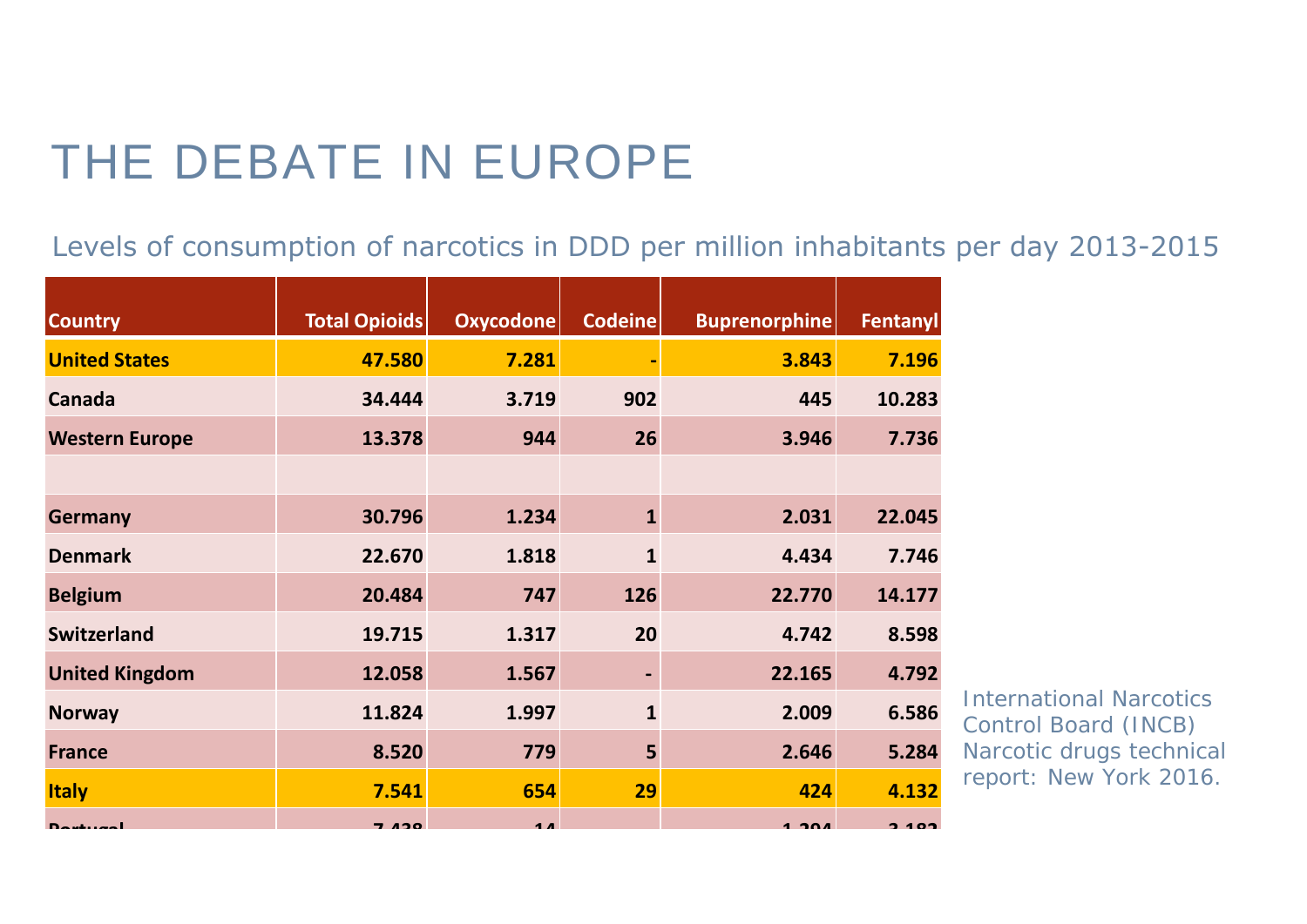# PRESCRIPTION OPIOID USE IN ITALY

Italy historically has had **restrictive policies** towards the use of opioids, **even for palliative care**.

In order to address this issue, in 2010 the Italian Parliament has approved a law aimed at **improving pain management** and **access to palliative care**, simplifying the access to pain drugs, particularly opioids (L. 38/2010).

Since 2012, Sant'Anna School of Advanced Studies has measured **out-ofhospital opioid consumption** in 14 out of 20 Italian Regions.

The indicator shows **variation in opioid consumption** among the Regions, with DDD per million inhabitants per 365 days ranging from **1.08-3.78**.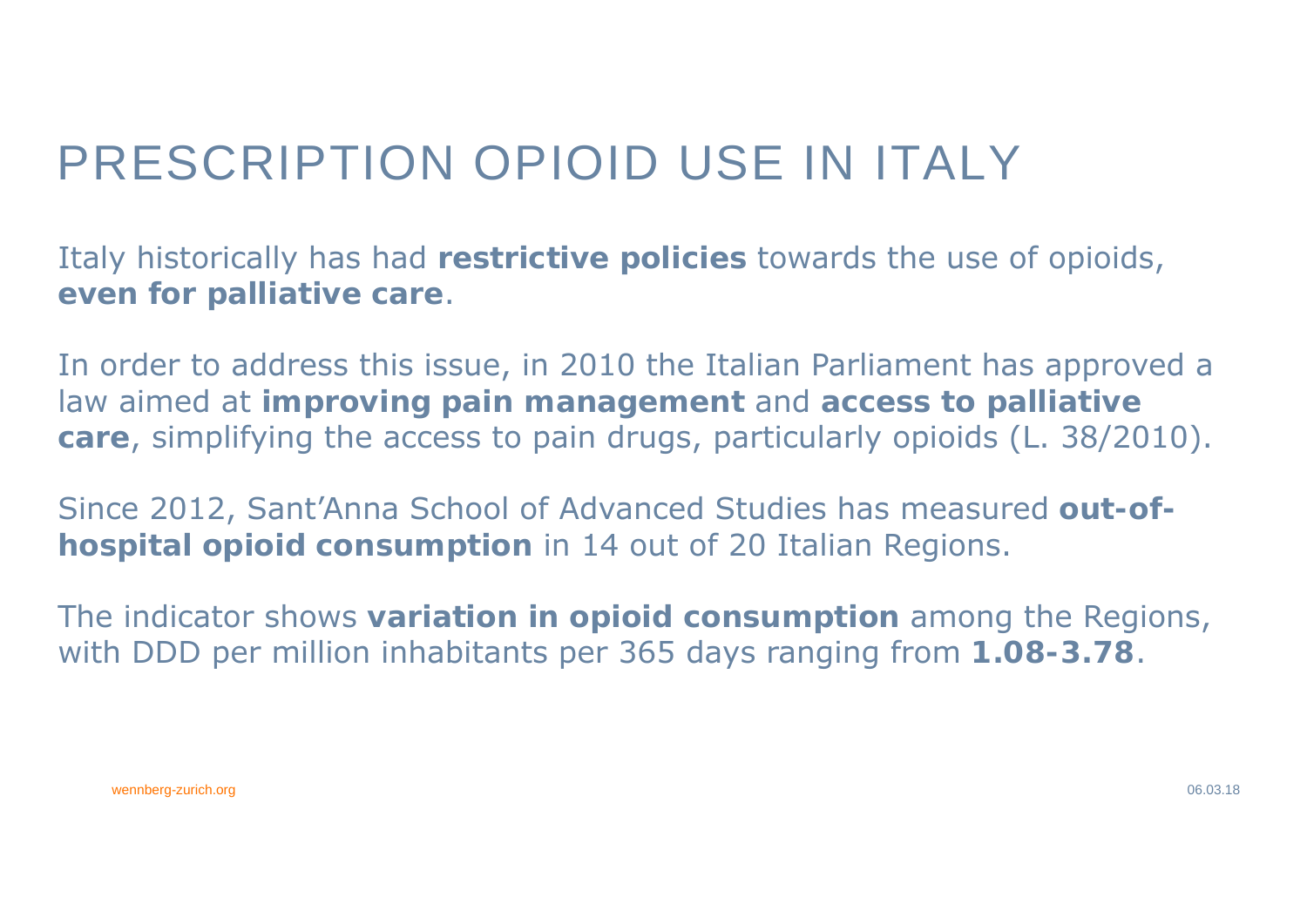## INTER-REGIONAL VARIATION IN OPIOID PRESCRIPTION PATTERNS IN EMILIA-ROMAGNA AND TUSCANY

The aim of the study is to **analyze** and **compare** trends of **outpatient opioid consumption** between oncological and nononcological patients in **Emilia-Romagna** and **Tuscany**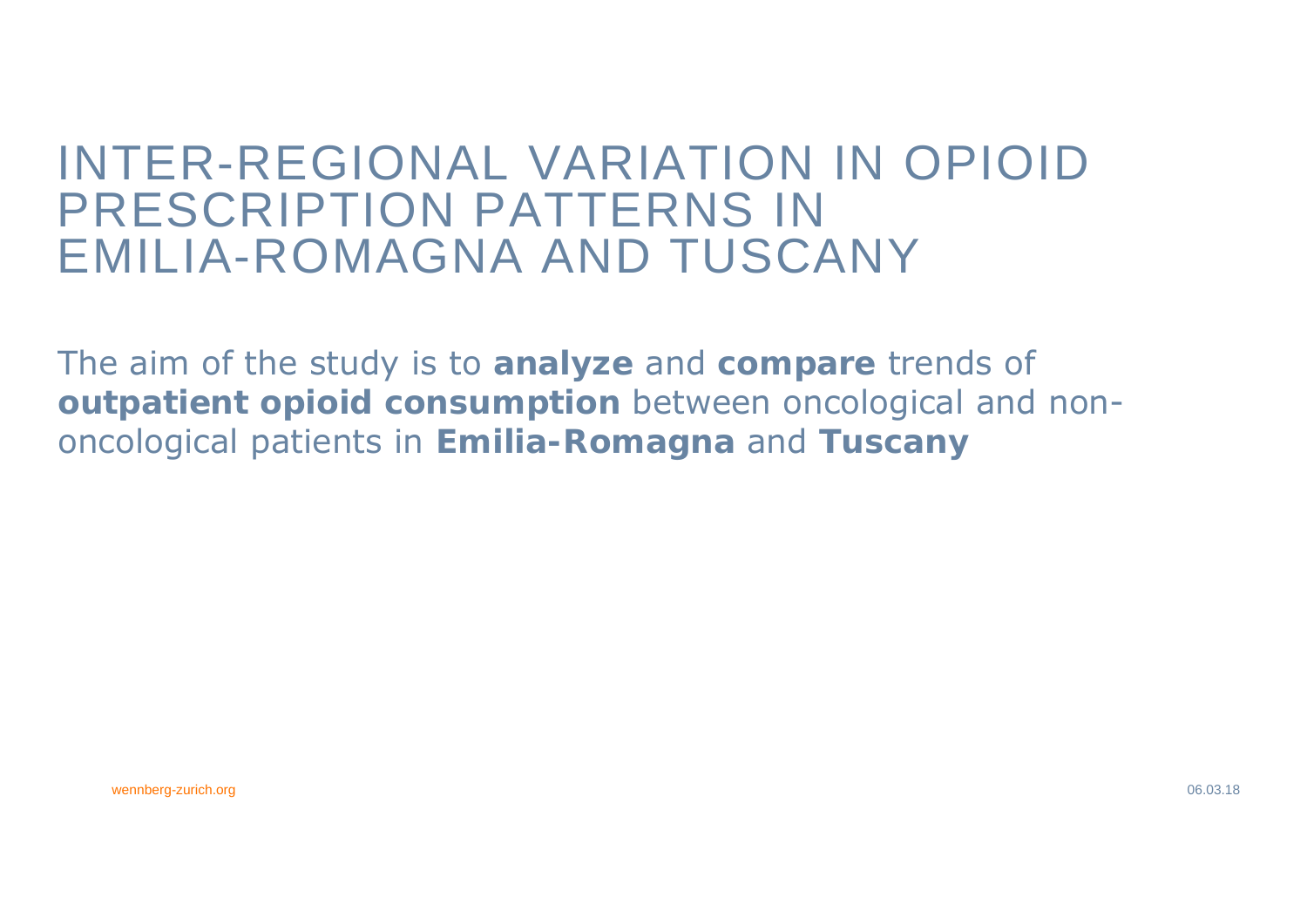## METHODS

Retrospective analysis of administrative data extracted from the **Outpatient Pharmaceutical, Hospital Discharge Record and Outpatient visit databases** in Emilia-Romagna and Tuscany between 2012-2016.

Patients ≥18 years old, resident in Emilia-Romagna and Tuscany.

Patients with at least one ICD-9-CM diagnosis code 140-208 (neoplasms), or a procedure or outpatient code of chemotherapy/radiotherapy in the 2 previous years were defined as **"oncological".**

**Opioid Defined Daily Doses (DDDs) were calculated per million inhabitants per 365 days**, according to the MeS protocol developed by Sant'Anna School of Advanced Studies.

Linear regression was used to estimate prescription trends.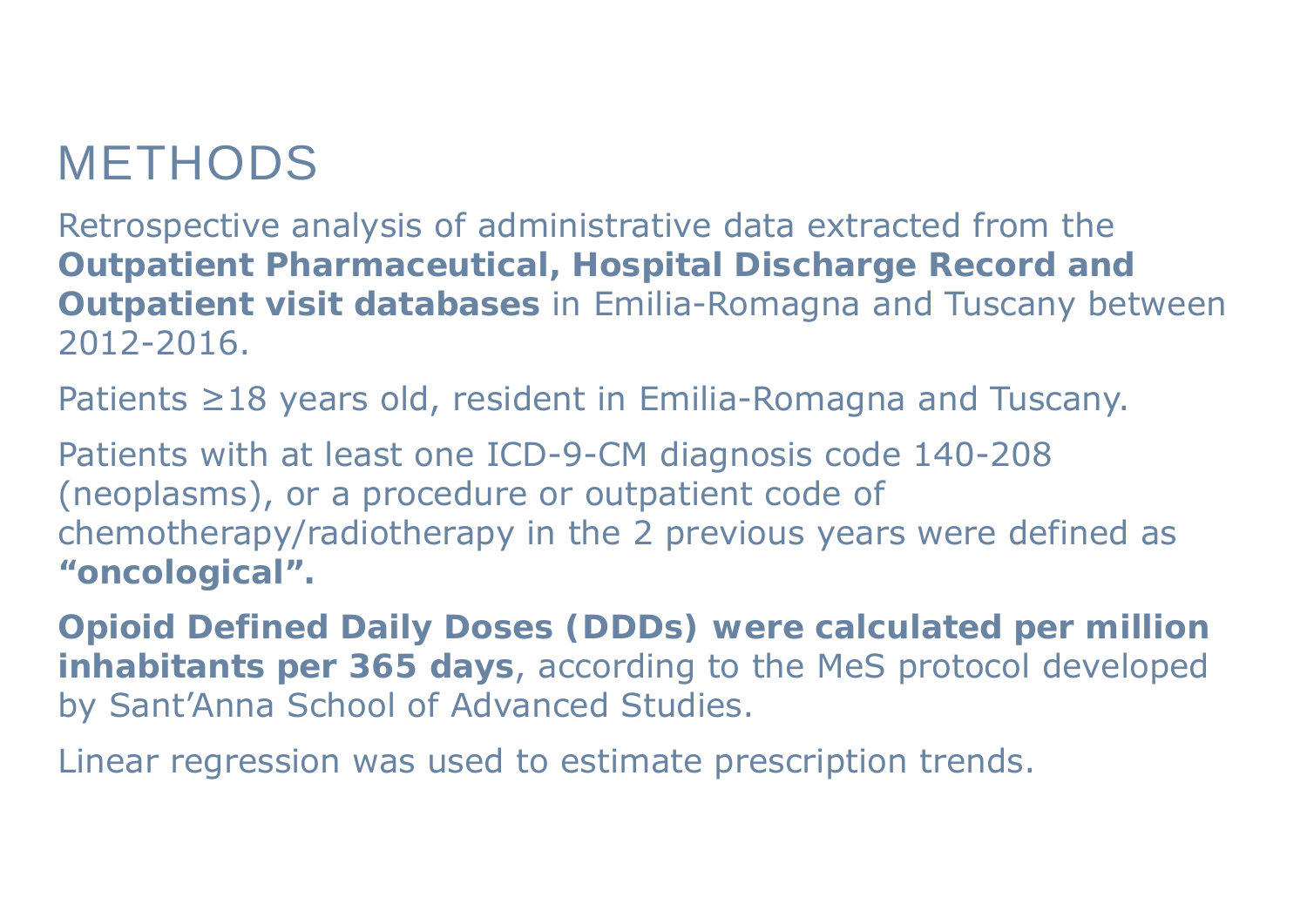# RESULTS (1)

**Total population: 681,060** Emilia-Romagna: 337,487 Tuscany: 343,525

**Oncological patients: 88,623 (13.0%)** Emilia-Romagna: 56,443 (16.7%) Tuscany: 32,180 (9.4%)

**Gender distribution** between oncological and non-oncological groups: F= 443,830 (65.2%)

F= 398,902 (67.3%) **Oncological patients** F= 44,928 (50.7%) **Non-oncological patients**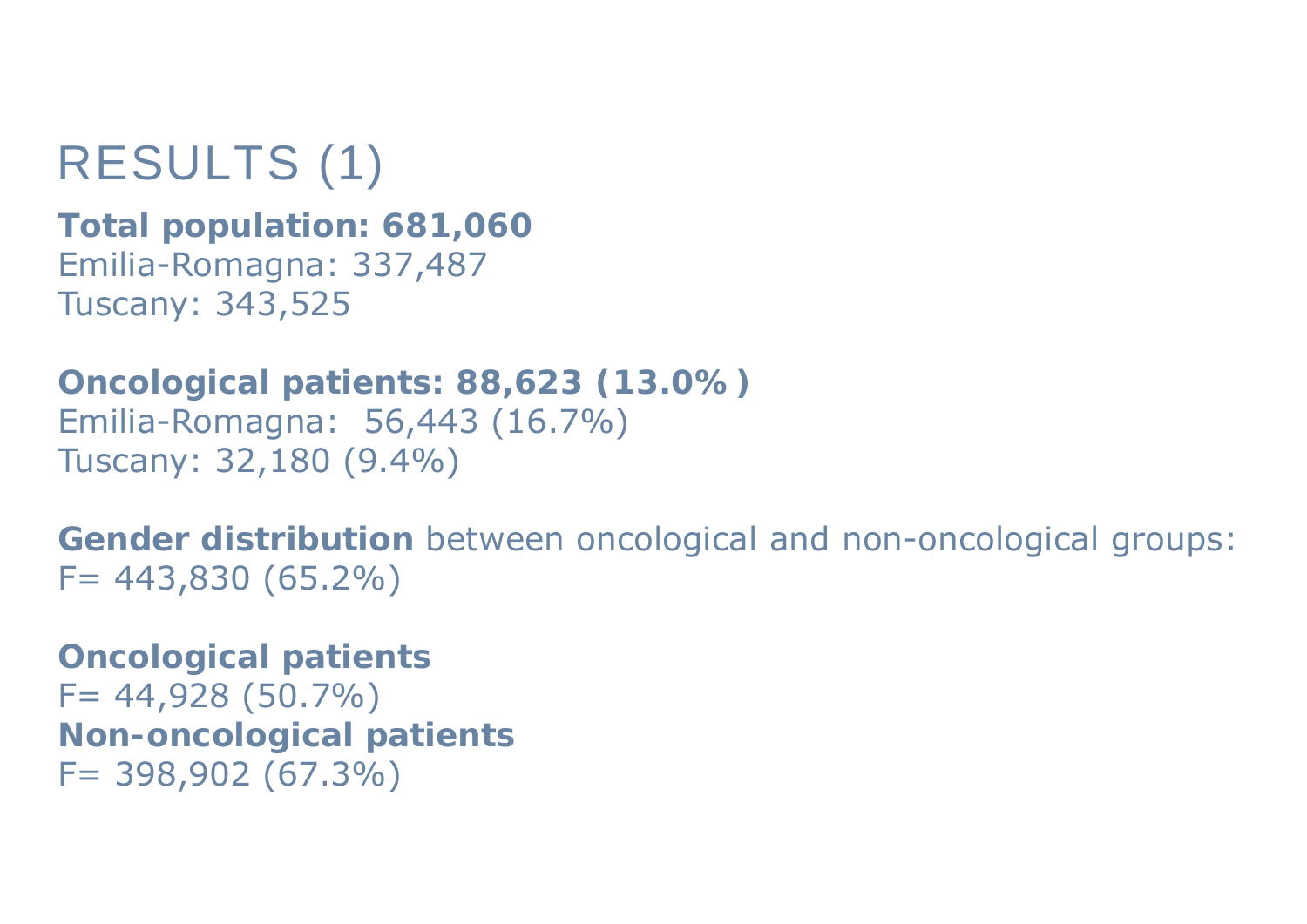# RESULTS (2)

## **Prescription trends between 2012-2016 by Region Overall opioid consumption** in DDD per million inhabitants per 365 days **Emilia-Romagna**: 2.30 to 2.61, p=0.255 **Tuscany: 2.44 to 3.29, <b>p**<0.001 ↑



**Oncological patients** 

**Emilia-Romagna:** 0.69 to 0.65, **p=0.011 Tuscany:** 0.48 to 0.51, p=0.330



## **Non-oncological patients**

**ny**: 0.48 to 0.51,  $p=0.330$  Tuscany: 1.96 to 2.79,  $p<$  0.001  $\uparrow$ Emilia-Romagna: 1.61 to 1.97, p=0.172